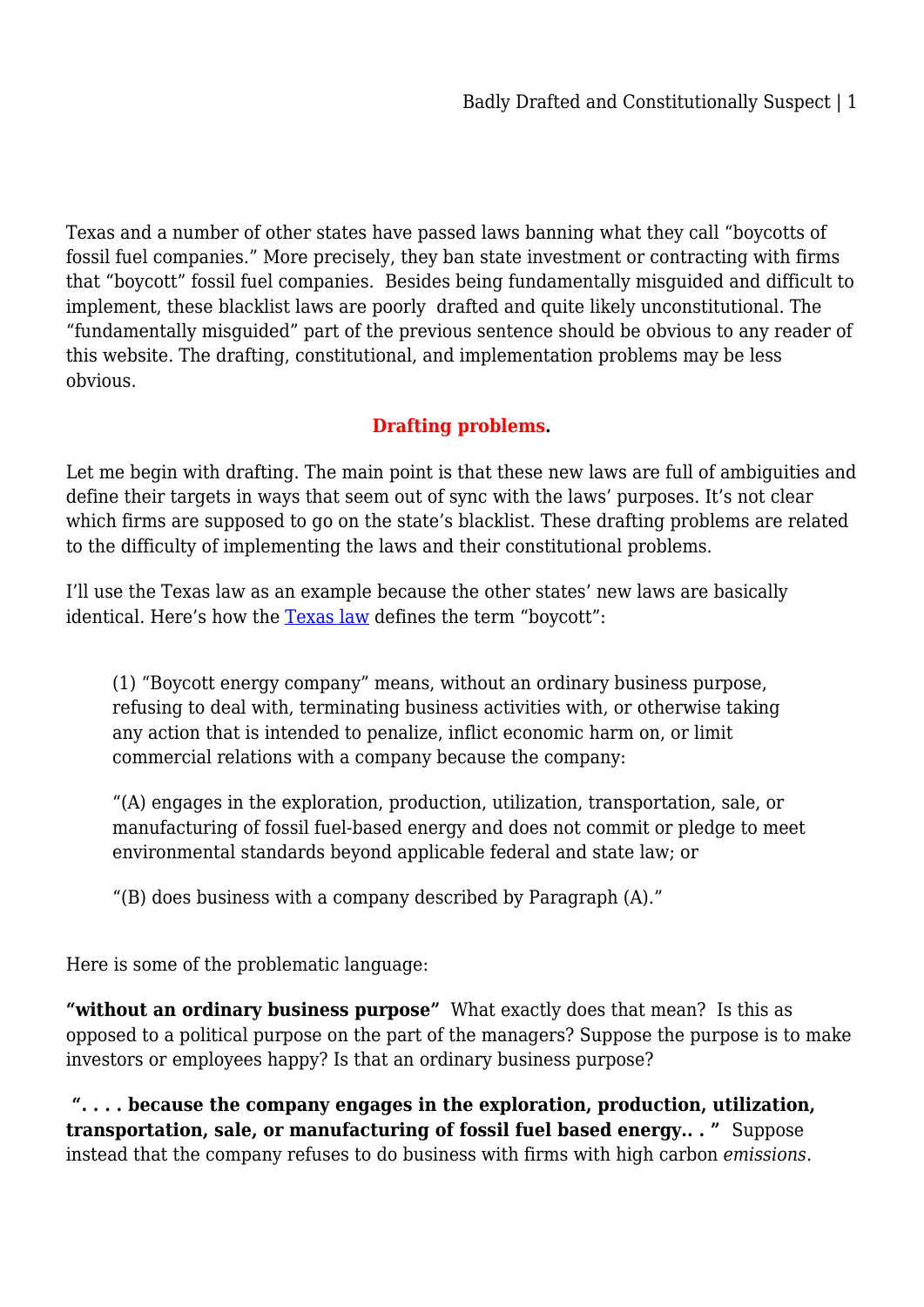That's generally — but not always — going to be firms "utilizing" fossil fuels. Is that covered? Is it OK to boycott a firm because it doesn't have an acceptable plan to cut its own emissions?

**". . . intended to penalize or inflict economic harm on. . . a company"** Consider one of the hundreds of companies that are committed to sourcing their power from renewables, either by self-generation or purchase. This inherently means that they won't buy fossil-fuel based energy, or at least they'll buy less of it. But that doesn't mean their *purpose* is to do so. If I decide to go out for pizza rather than hamburgers, I'm not necessarily "boycotting" hamburger chains. Are these firms "boycotters" or aren't they?

Note that under a broad reading of the statute, Exxon might have to go on the Texas blacklist. Exxon has a plan to cut stage 2 emissions, meaning emissions from its own goods and electricity providers. That inherently means, however, that it may reduce its purchases from those who fail to cut their emissions, thereby "limiting its transactions" unless the suppliers reduce their own emissions.

**"… AND does not commit or pledge to meet environmental standards".** The plain language of the statute is that it's OK to boycott the fossil fuel industry so long as you don't condition the boycott on whether they "pledge or commit to" meet environmental standards beyond legal requirements. So it's ok to simply refuse to deal with *all* fossil fuel companies or fossil fuel generators. It's also OK to refuse to deal with a firm because it's not *currently* exceeding legal requirements, as opposed to demanding it take a pledge about its future conduct. Did the drafter really intend this?

 **"does business with a company described by subparagraph (a)".** (Note: I originally misinterpreted this language, as a commentator pointed out. I've revised the discussion accordingly.) It's not clear what "does business" means here. Suppose, for instance, that the boycotted firm owns shares in a fossil fuel company. Is that "doing business"? It's a business relationship, but it's not "doing" business, is it?

## **Implementation problems.**

These drafting glitches are not unrelated to the implementation problems facing the state. There's no central repository of companies that have plans to reduce their purchases of electricity or materials produced with fossil fuels . As [NPR](https://www.npr.org/2022/04/29/1095137650/texas-stumbles-in-its-effort-to-punish-green-financial-firms) reports:

"When the Texas state legislature originally debated its fossil fuel boycott bill, representatives from the State Comptroller's office pointed out an obvious issue: nobody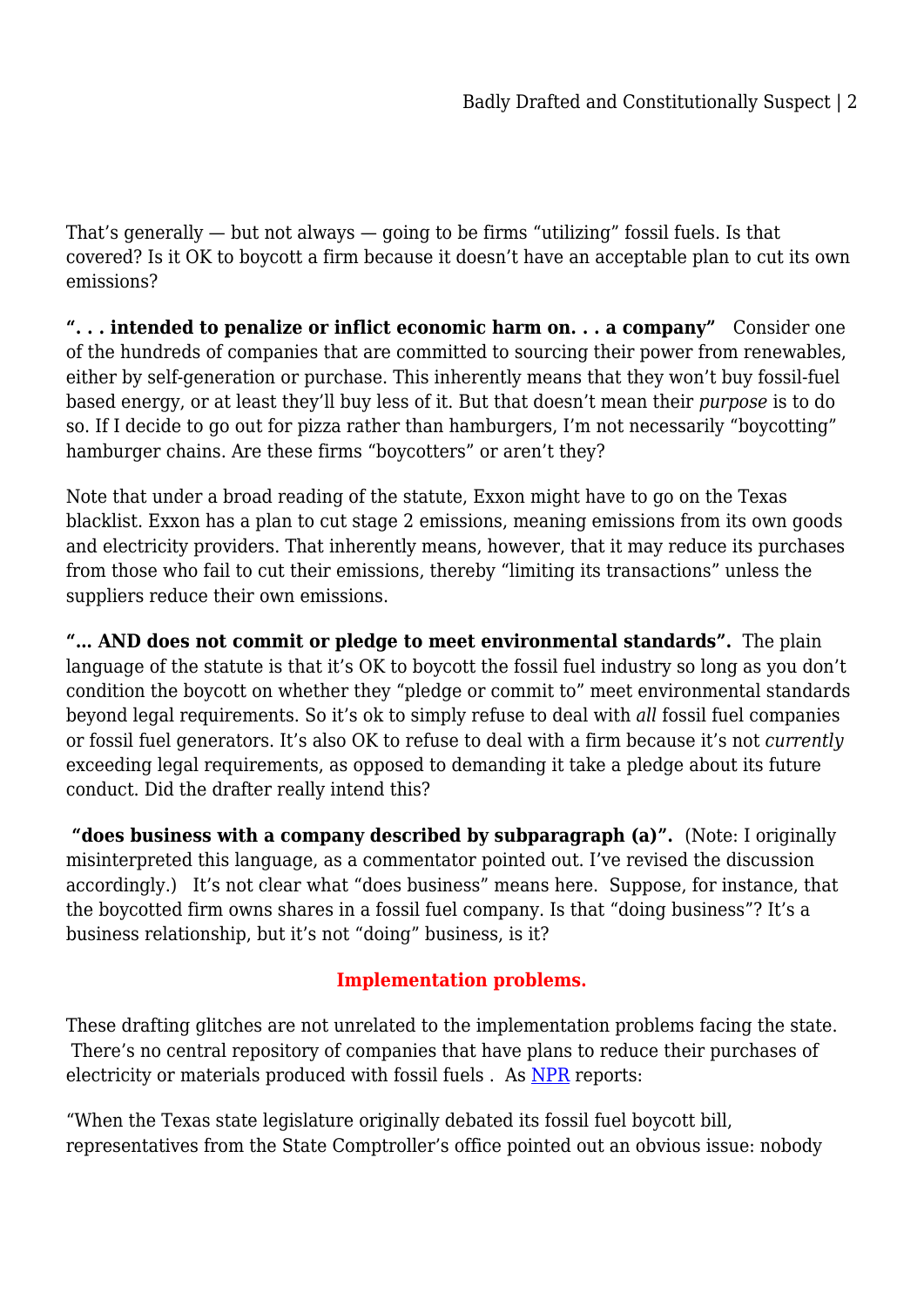had ever come up with a list of companies like this before. …

"Texas is now learning how hard it is to sort out which financial firms are actually going green. There are no national standards for companies to report their greenhouse gas emissions."

Ironically, Texas is opposed to the SEC's efforts to have firms report their climate-related policies, even though the SEC effort would help Texas create its blacklist. However, even if Texas did know which financial companies have policies relating to fossil fuels, that's really only the beginning of the problem. It would also have to decide whether a firm is cutting out suppliers because they are currently using too many fossil fuels (apparently OK under the statute) or because they won't pledge to reduce their use (apparently verboten). All those firms would then be added to the blacklist.

For example, as a former state pension overseer told NPR, "Let's take Wells Fargo, for instance. If they have any mutual funds or exchange traded funds in their portfolios that prohibit or limit investment in fossil fuels, then that is problematic." Or what about FedEx? FedEx has a plan to cut carbon emissions, including using 30% "alternative fuels" by 2030.

## **Constitutional defects.**

On top of these various drafting and implementation issues, the Texas law has other flaws. For instance, it purports to prohibit anyone from bringing a challenge to any application of the law on any basis, including claims that the state's action violates a federal statute or even the U.S. Constitution. Anyone who has the temerity to make such a challenge must pay the attorney's fees of the other side, even if the state has actually acted illegally. It's very hard to see how this effort to prevent a party from bringing federal claims can be constitutional.

More fundamentally, the statute probably runs afoul of what's called the dormant commerce clause (or DCC), which limits state interference in interstate commerce. Normally, a state's decisions about who to do business with are exempt from this doctrine, under what's called the "market participant exception."

But it's doubtful that the market participant exception applies here. In *South-Central Timber Development, Inc. v. Wunnicke*, a plurality of the Supreme Court said that "The limit of the market participant doctrine must be that it allows a State to impose burdens on commerce within the market in which it is a participant, but allows it to go no further. The State may not impose conditions, whether by statute, regulation, or contract, that have a